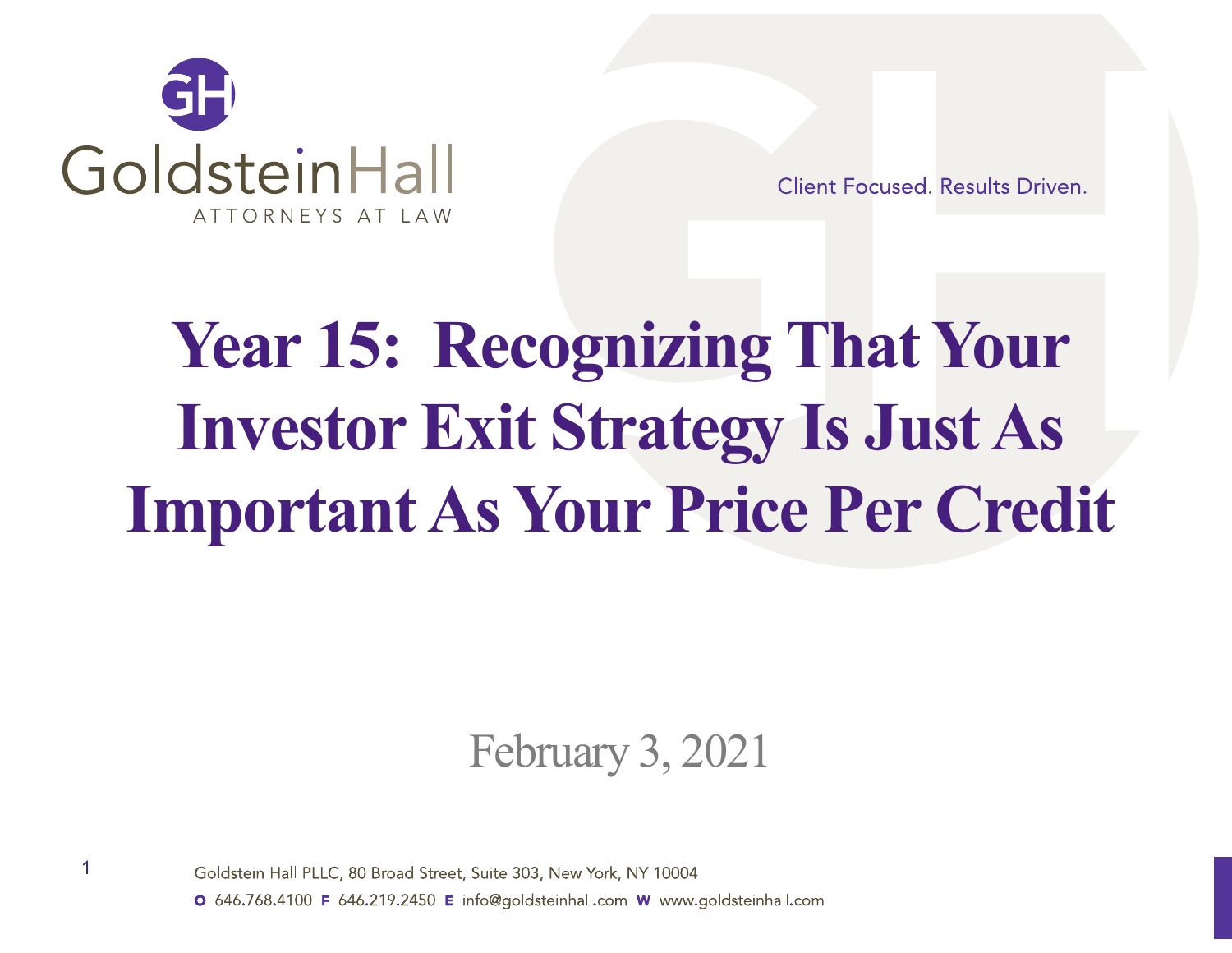### **GH Measuring a Tax Credit Project Lifecycle**



*\*Slide graphics are courtesy of Novogradac & Co.*



2

Goldstein Hall PLLC, 80 Broad Street, Suite 303, New York, NY 10004 O 646.768.4100 F 646.219.2450 E info@goldsteinhall.com W www.goldsteinhall.com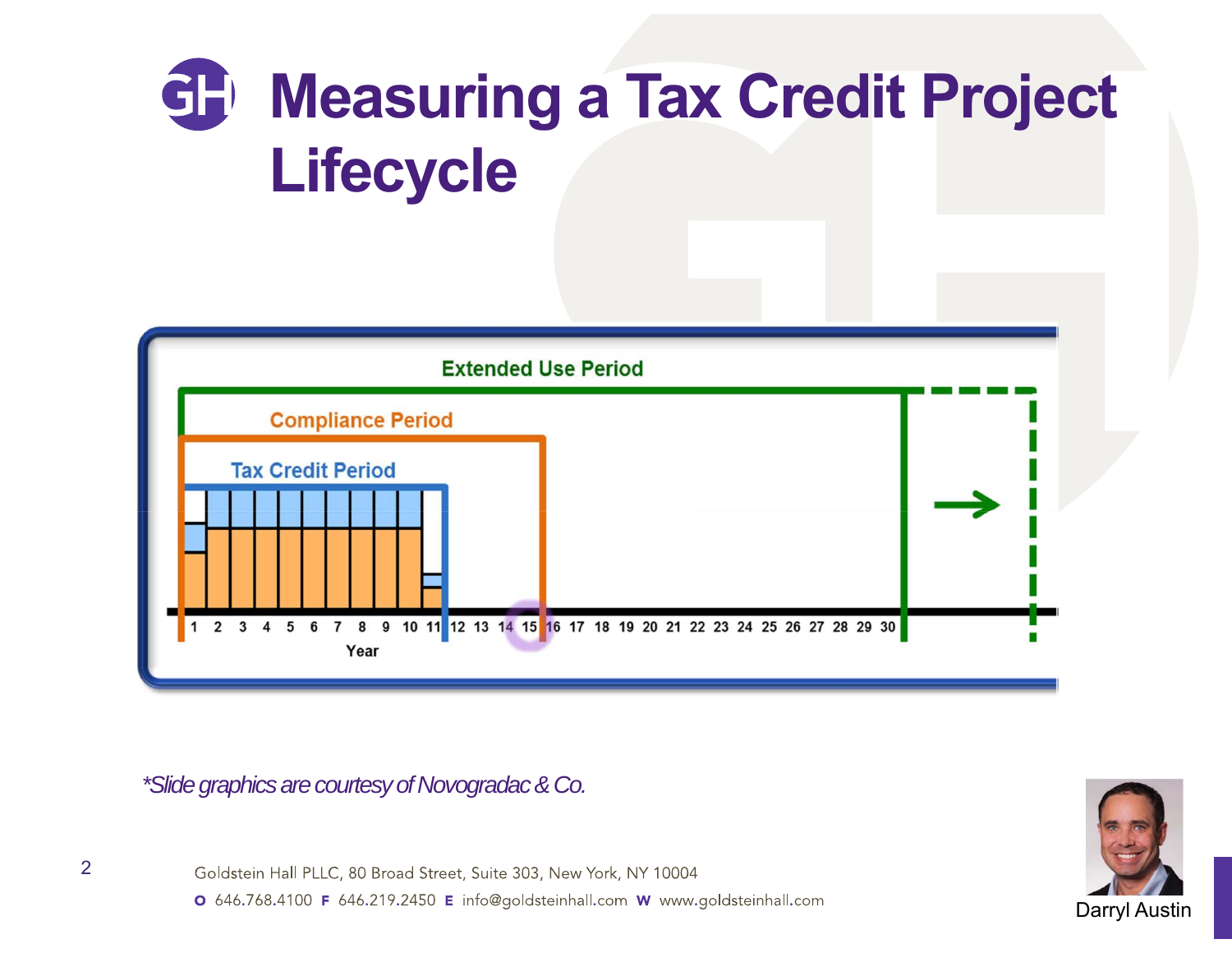### Key Concept: CH *Exit Taxes Vs. Transfer Taxes*

|                          | <b>EXIT Taxes = Federal Tax</b> |
|--------------------------|---------------------------------|
|                          |                                 |
|                          | Capital Account                 |
| 1                        | \$12,000,000                    |
| $\overline{2}$           | $-1000000$                      |
| 3                        | $-1000000$                      |
| $\overline{4}$           | $-1000000$                      |
| 5                        | $-1000000$                      |
| 6                        | $-1000000$                      |
| 7                        | $-1000000$                      |
| 8                        | $-1000000$                      |
| 9                        | $-1000000$                      |
| 10                       | $-1000000$                      |
| 11                       | $-1000000$                      |
| 12                       | $-1000000$                      |
| 13                       | $-1000000$                      |
| 14                       | $-1000000$                      |
| 15                       | $-1000000$                      |
| <b>Ending Capital</b>    |                                 |
| Account                  | $(\$2,000,000)$                 |
| <b>Investor Tax Rate</b> | 0.21                            |
| Exit Tax                 | $(\$420,000)$                   |

|              | <b>TRANSFER Taxes = State &amp; City</b><br><b>Tax on Value/ Consideration</b> |  |              |  |
|--------------|--------------------------------------------------------------------------------|--|--------------|--|
|              |                                                                                |  |              |  |
| Value        |                                                                                |  | 5,000,000.00 |  |
| NY State Tax |                                                                                |  | 20,000.00    |  |



Goldstein Hall PLLC, 80 Broad Street, Suite 303, New York, NY 10004

O 646.768.4100 F 646.219.2450 E info@goldsteinhall.com W www.goldsteinhall.com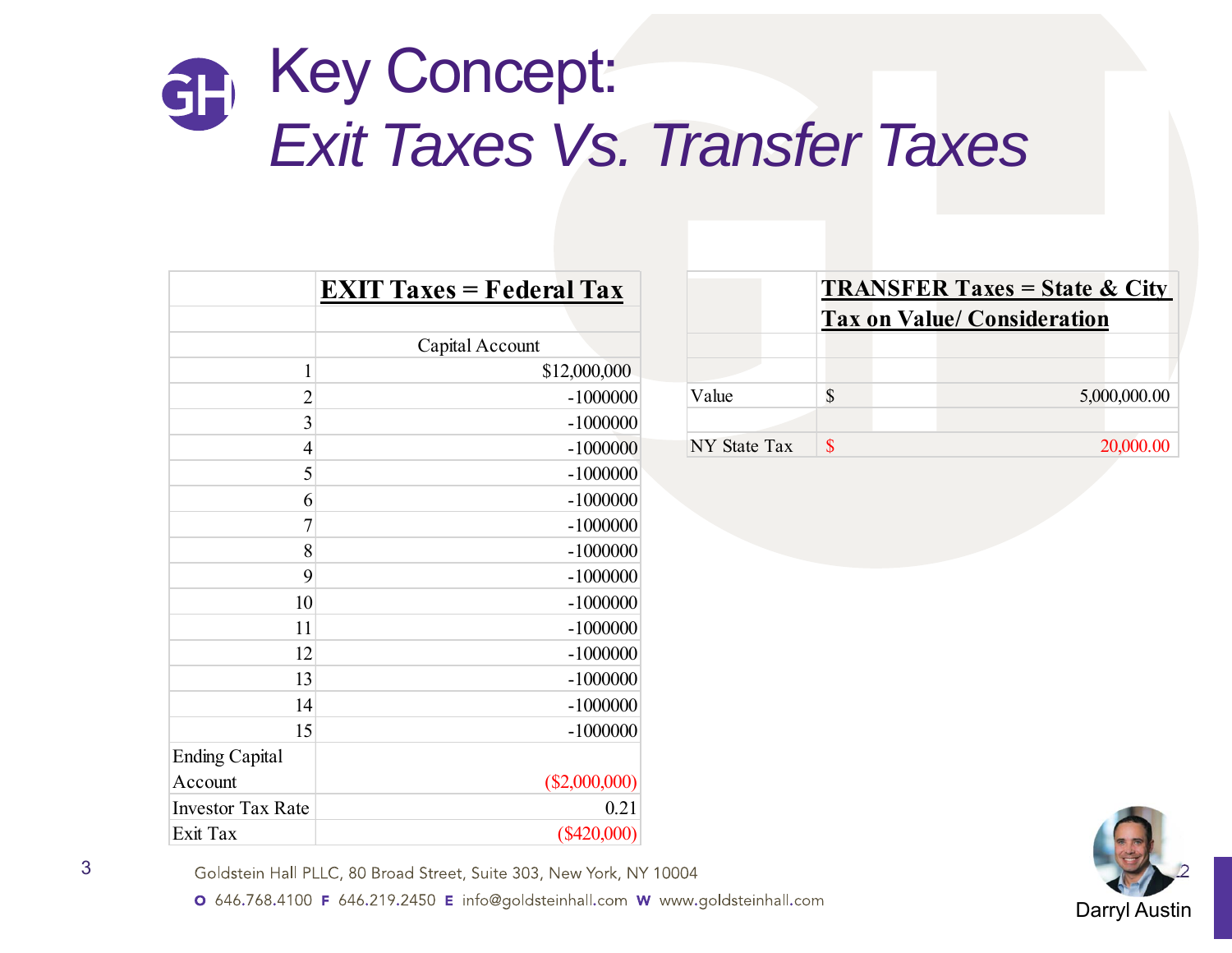

## Capital Accounts

*(Sample Exit Tax Payments)*

|                         | <b>Capital Account</b> |
|-------------------------|------------------------|
| 1                       | \$<br>10,000,000       |
| $\overline{2}$          | \$<br>(1,500,000)      |
| 3                       | \$<br>(1,500,000)      |
| 4                       | \$<br>(1,500,000)      |
| 5                       | \$<br>(1,500,000)      |
| 6                       | \$<br>(1,500,000)      |
| $\overline{\mathbf{z}}$ | \$<br>(1,500,000)      |
| 8                       | \$<br>(1,500,000)      |
| 9                       | \$<br>(1,500,000)      |
| 10                      | \$<br>(1,500,000)      |
| 11                      | \$<br>(1,500,000)      |
| 12                      | \$<br>(1,500,000)      |
| 13                      | \$<br>(1,500,000)      |
| 14                      | \$<br>(1,500,000)      |
| 15                      | \$<br>(1,500,000)      |
| <b>Ending</b>           |                        |
| Capital                 |                        |
| Account                 | \$<br>(11,000,000)     |
|                         |                        |
| 21% Tax Rate            | \$<br>(2,310,000.00)   |
| 25% Tax Rate            | \$<br>(2,750,000.00)   |
| 35% Tax Rate            | \$<br>(3,850,000.00)   |



Goldstein Hall PLLC, 80 Broad Street, Suite 303, New York, NY 10004

O 646.768.4100 F 646.219.2450 E info@goldsteinhall.com W www.goldsteinhall.com

4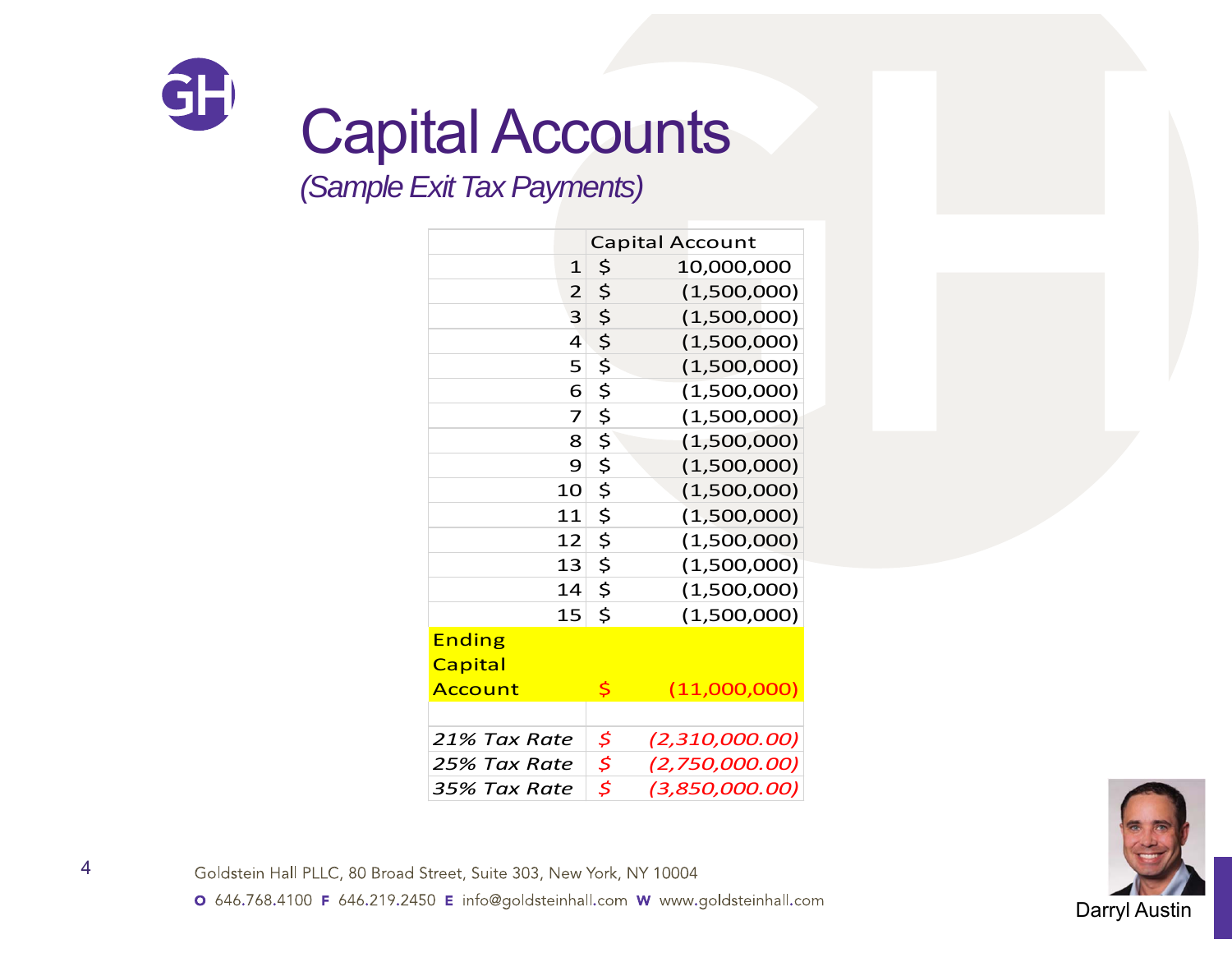## **Right of First Refusal Considerations**

#### **Option vs Common Law Right of First Refusal**

#### **Bona Fide Offer**

- $\bullet$ Is a triggering offer needed?
- 0 Is a third party offer needed or is a related party offer sufficient?
- 0 Can you solicit the offer?
- 0 Would anyone waste time doing diligence on an offer, knowing that a nonprofit will beat them?
- 0 Is the property regularly receiving offers already?

#### **Investor Consent**

 $\bullet$  Is the investor consent necessary to (1) market the property, (2) accept an offer to purchase the property and/or (3) to actually transfer the property.

#### **Price**

- $\bullet$ Debt plus taxes is the minimum purchase price
- $\bullet$  Investors usually add other items such as unpaid guarantees. Need to limit the other things which are added.

#### **Timing**

0 Transfer often needs to occur in a set number of days. 90, 120 or 180. What if government approvals are needed? Transfer should be based upon a reasonable time after approvals are obtained.

#### **Reserves**

- $\bullet$  Investors argue that the reserves are personal property owned by the ownership entity. Therefore, they should be distributed. They are not a part of the real property which is subject to the ROFR.
- 0 Many state agencies prohibit the distribution of reserves to the investor.
- $\bullet$ Is the operating reserve funded with developer fee?



Goldstein Hall PLLC, 80 Broad Street, Suite 303, New York, NY 10004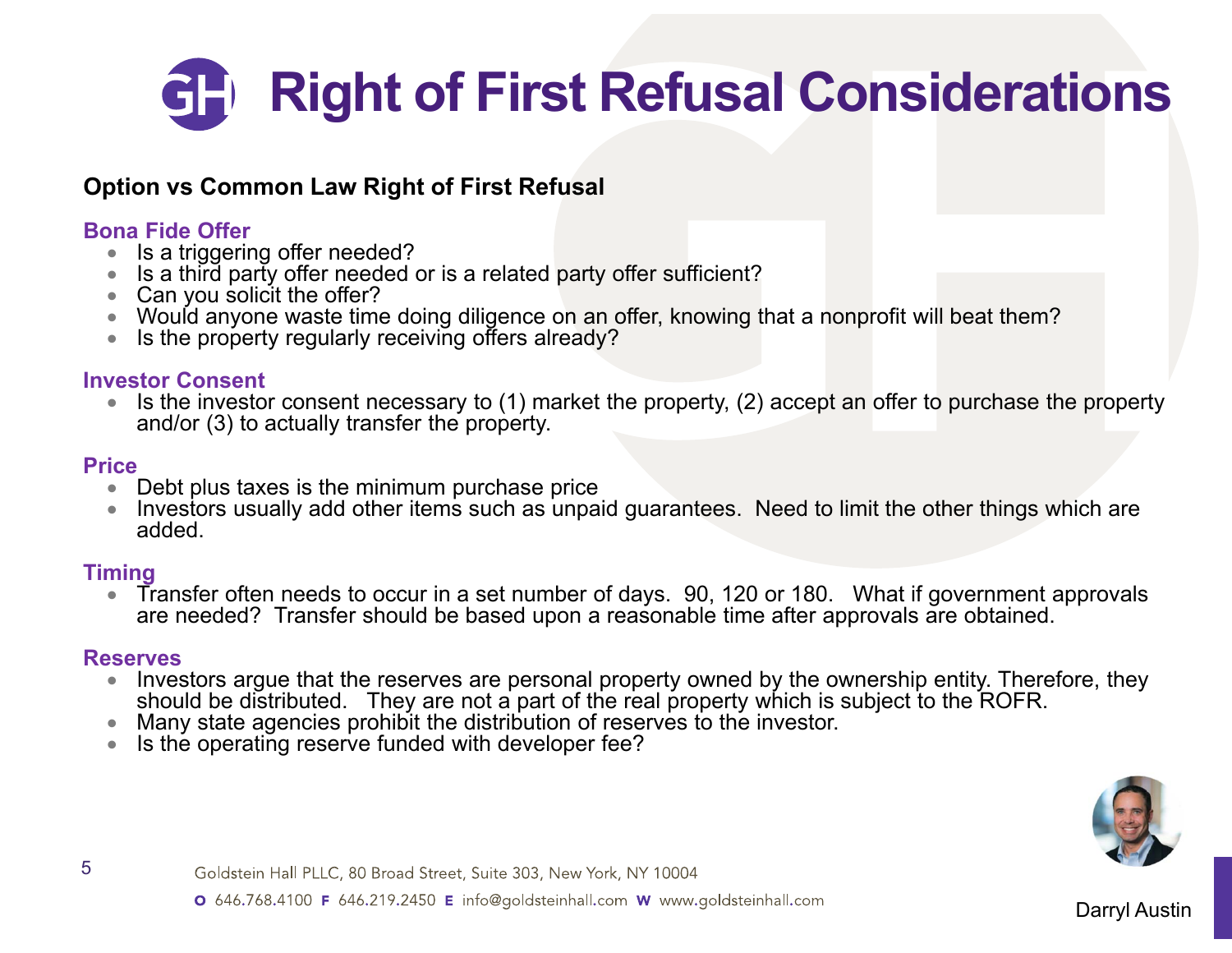

At any time after the expiration of the Compliance Period (Year 15): (i) the General Partners shall offer the Property for sale if requested to do so by the Investor Limited Partner, and (ii) the Investor Limited Partner shall be permitted to commence marketing the Property and obtain offers to purchase the Property.

#### *Note: The LOI should prohibit forced sales*



Goldstein Hall PLLC, 80 Broad Street, Suite 303, New York, NY 10004 O 646.768.4100 F 646.219.2450 E info@goldsteinhall.com W www.goldsteinhall.com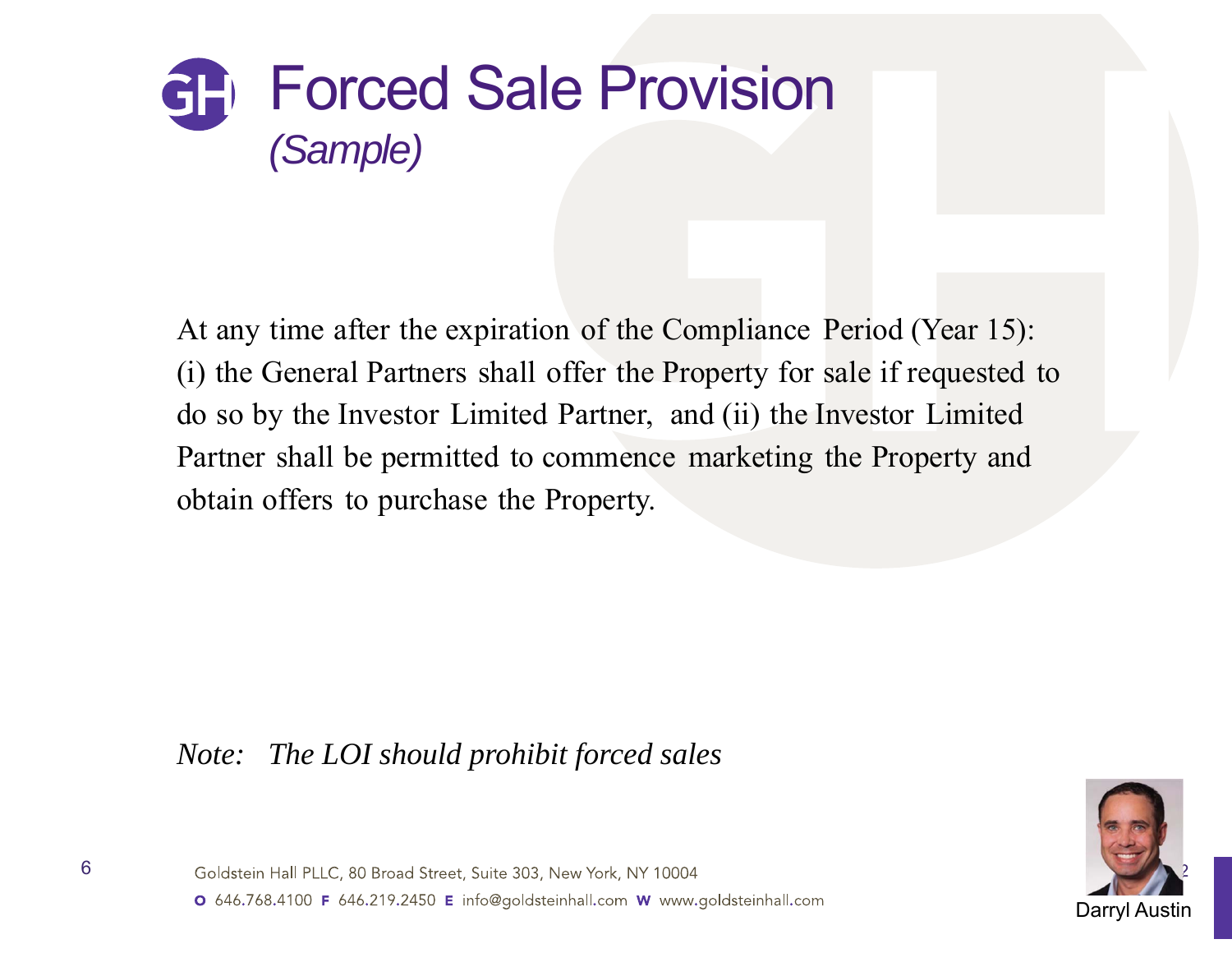

#### Purpose of the Company

The Company has been organized exclusively to acquire the beneficial and equitable ownership in the Land and to develop, finance, construct, own, maintain, operate and sell or otherwise dispose of the Apartment Complex in order to obtain for the Members long-term appreciation, cash income, and tax benefits consisting of Tax Credits and tax losses over the term hereof.

7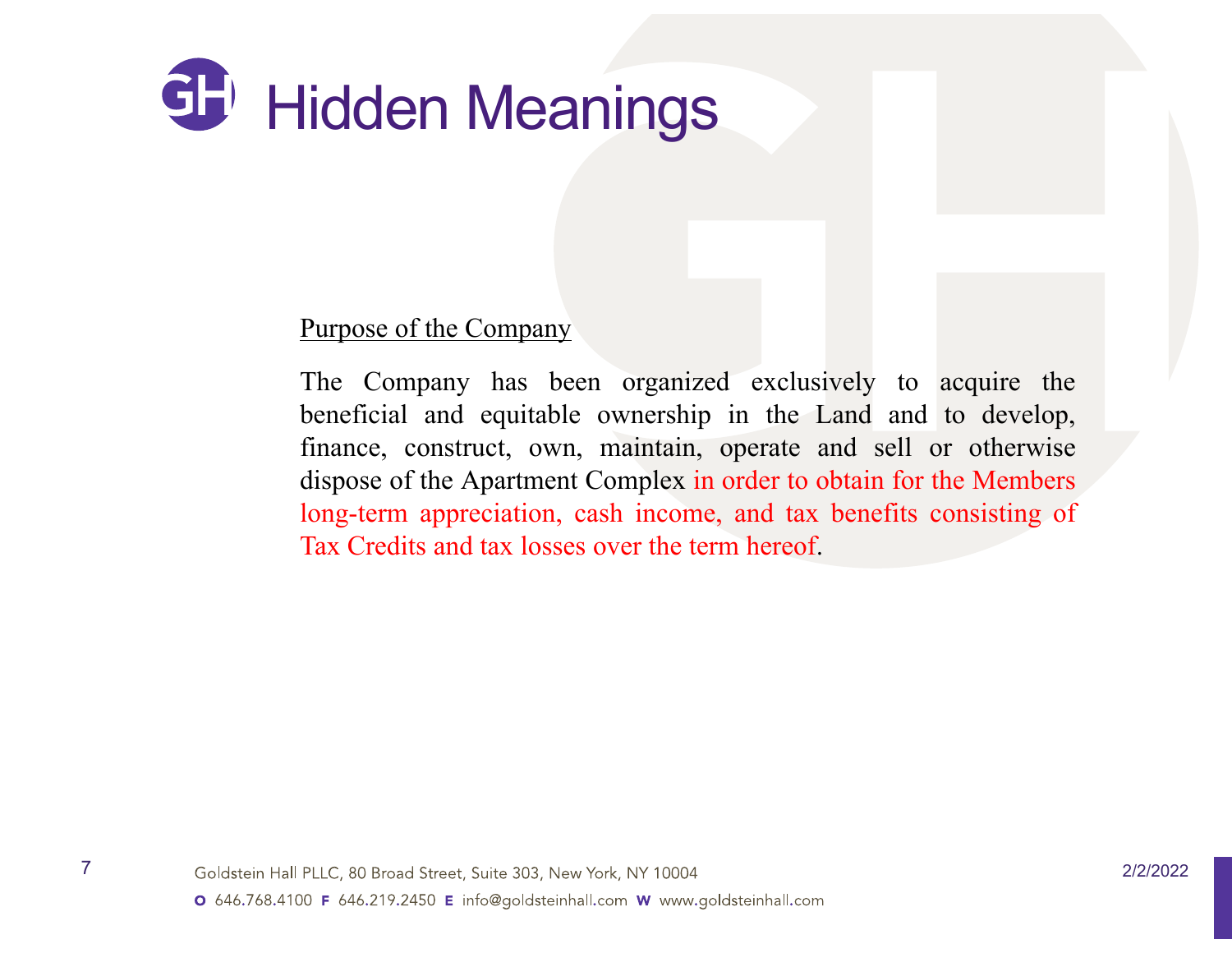

Darryl Austin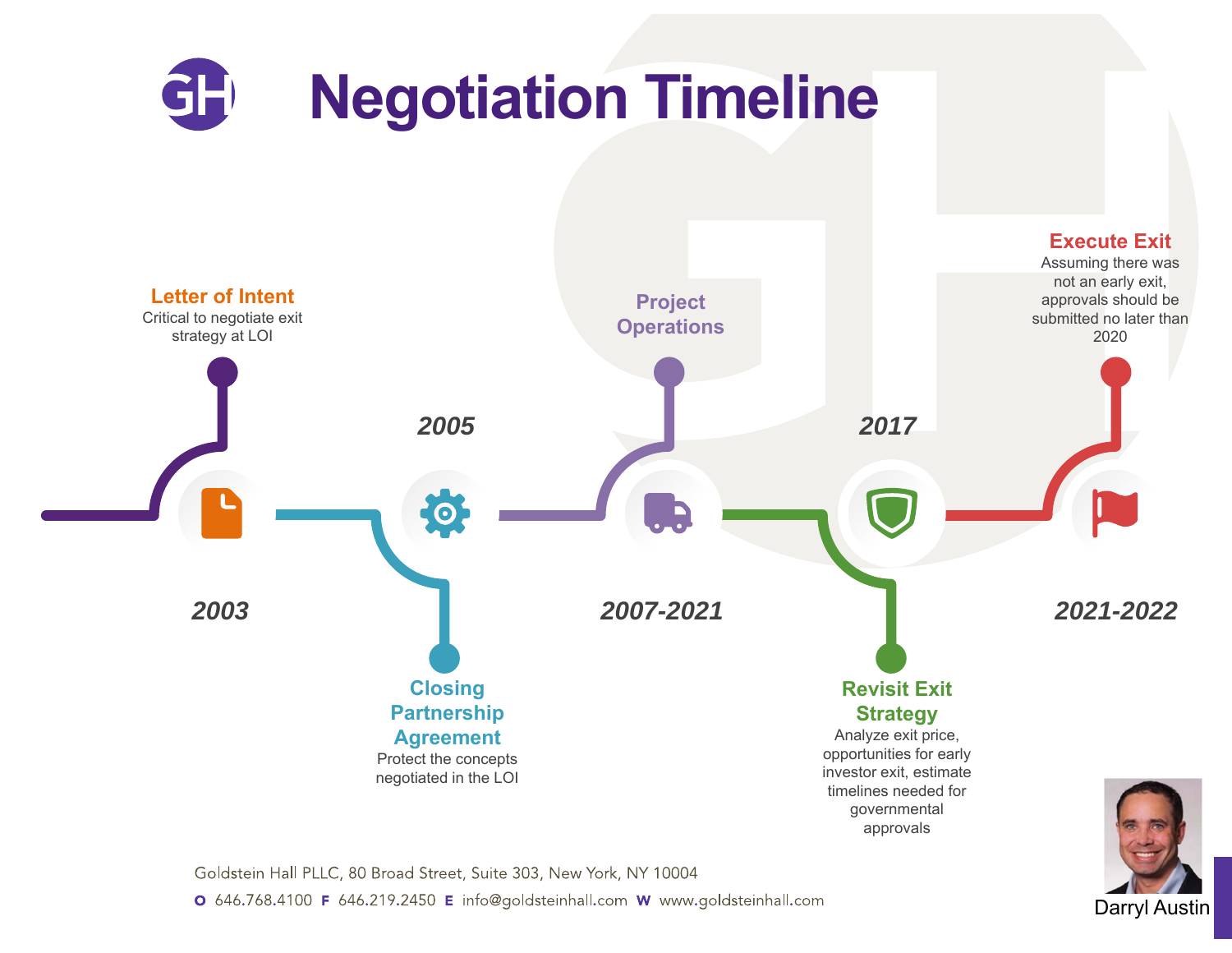



### **Darryl Austin, Esq.**

Senior Counsel,Goldstein Hall PLLC (daustin@goldsteinhall.com)

For almost two decades, Darryl Austin has represented developers, lenders, investors and governmental agencies engaged in economic development and community revitalization initiatives. Darryl's particular expertise is the complex tax and organizational structuring of partnership syndicates utilized to facilitate historic and affordable housing tax credits.

Darryl has closed hundreds of projects which were financed with IRC Sectio n 42 affordable housing and Section 47 historic tax credits and which were supported by: HUD programs including RAD, Section 221(d) (new construction), Section 223 (refinancing), Section 232 (healthcare), Section 202/811 (seniors/ disabled), and Section 8 operating subsidy; tax-exempt bond financing enhanced by Fannie and Freddie; funds provided by Federal Home Loan Bank members; and state and local funds.

Prior to joining Goldstein Hall, Darryl was an attorney at <sup>a</sup> large Washington, DC law firm, HUD, the New York State Housing Finance Agency and a large national developer.